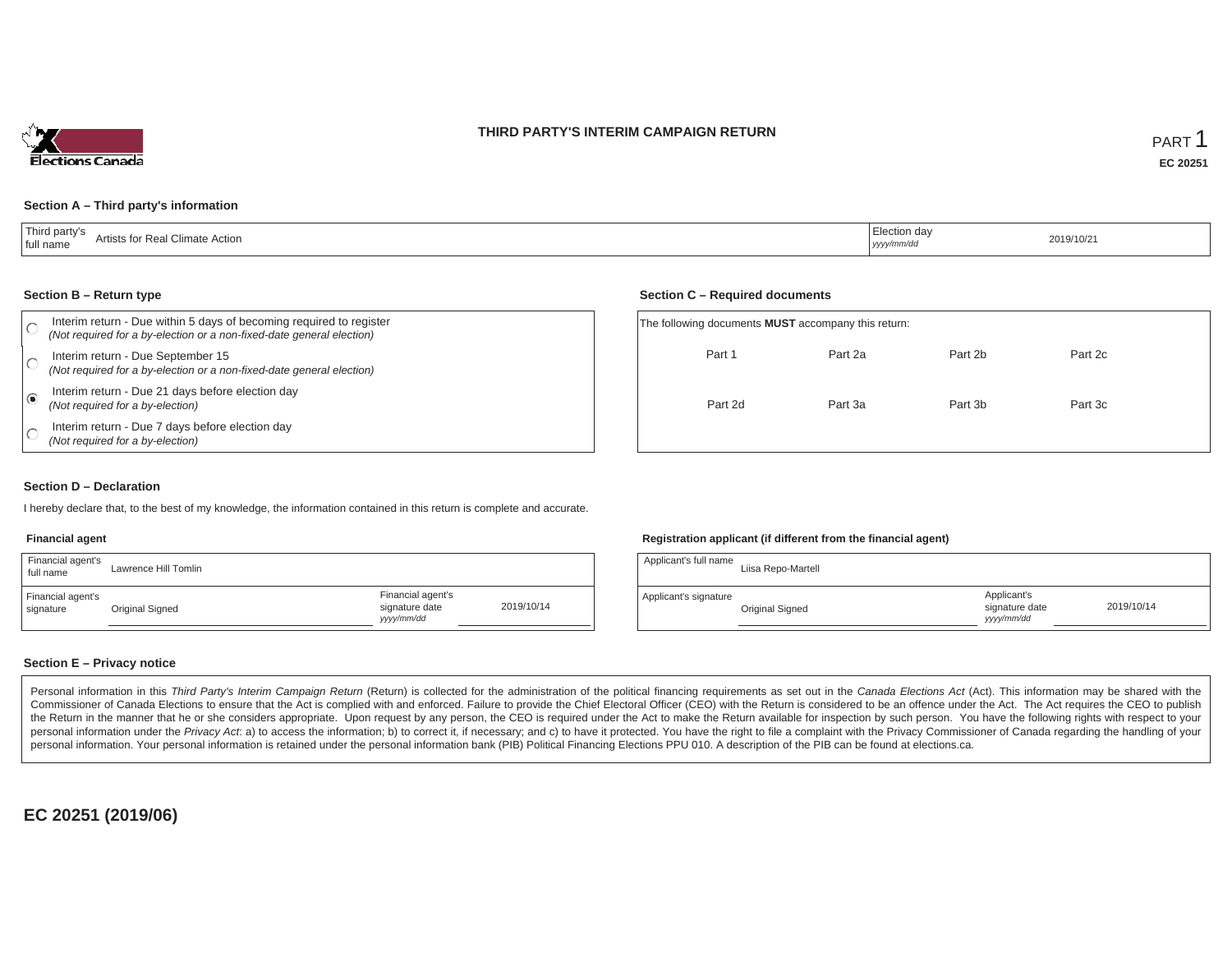

### **THIRD PARTY'S INTERIM CAMPAIGN RETURN THIRD PARTY'S INTERIM CAMPAIGN RETURN<br>Statement of monetary contributions received PART 2a**

| No. | Full name | Street<br>no. | <b>Street</b> | Apt. | City | Prov./<br>Terr. | Postal<br>code | Date<br>received                                                                  | Individual | Business /<br>Commercial<br>organization | Government | Trade union | Corporation | Unincorporated<br>without share<br>capital dissociation or<br>association |
|-----|-----------|---------------|---------------|------|------|-----------------|----------------|-----------------------------------------------------------------------------------|------------|------------------------------------------|------------|-------------|-------------|---------------------------------------------------------------------------|
|     |           |               |               |      |      |                 |                | yyyy/mm/dd                                                                        | \$         | \$                                       | \$         | $\sqrt{2}$  | \$          | \$                                                                        |
|     |           |               |               |      |      |                 |                |                                                                                   |            |                                          |            |             |             |                                                                           |
|     |           |               |               |      |      |                 |                |                                                                                   |            |                                          |            |             |             |                                                                           |
|     |           |               |               |      |      |                 |                |                                                                                   |            |                                          |            |             |             |                                                                           |
|     |           |               |               |      |      |                 |                |                                                                                   |            |                                          |            |             |             |                                                                           |
|     |           |               |               |      |      |                 |                |                                                                                   |            |                                          |            |             |             |                                                                           |
|     |           |               |               |      |      |                 |                |                                                                                   |            |                                          |            |             |             |                                                                           |
|     |           |               |               |      |      |                 |                |                                                                                   |            |                                          |            |             |             |                                                                           |
|     |           |               |               |      |      |                 |                |                                                                                   |            |                                          |            |             |             |                                                                           |
|     |           |               |               |      |      |                 |                |                                                                                   |            |                                          |            |             |             |                                                                           |
|     |           |               |               |      |      |                 |                |                                                                                   |            |                                          |            |             |             |                                                                           |
|     |           |               |               |      |      |                 |                |                                                                                   |            |                                          |            |             |             |                                                                           |
|     |           |               |               |      |      |                 |                |                                                                                   |            |                                          |            |             |             |                                                                           |
|     |           |               |               |      |      |                 |                |                                                                                   |            |                                          |            |             |             |                                                                           |
|     |           |               |               |      |      |                 |                |                                                                                   |            |                                          |            |             |             |                                                                           |
|     |           |               |               |      |      |                 |                |                                                                                   |            |                                          |            |             |             |                                                                           |
|     |           |               |               |      |      |                 |                | Totals carried forward from previous page \$                                      |            |                                          |            |             |             |                                                                           |
|     |           |               |               |      |      |                 |                | Total amount of monetary contributions by contributors who gave over \$200 (A)    |            |                                          |            |             |             |                                                                           |
|     |           |               |               |      |      |                 |                | Number of contributors who gave over \$200                                        |            |                                          |            |             |             |                                                                           |
|     |           |               |               |      |      |                 |                | Total amount of monetary contributions by contributors who gave \$200 or less (B) |            |                                          |            |             |             |                                                                           |
|     |           |               |               |      |      |                 |                | Number of contributors who gave \$200 or less                                     |            |                                          |            |             |             |                                                                           |
|     |           |               |               |      |      |                 |                | Total amount of all monetary contributions (A+B)                                  |            |                                          |            |             |             |                                                                           |
|     |           |               |               |      |      |                 |                | Number of contributors who gave monetary contributions                            |            |                                          |            |             |             |                                                                           |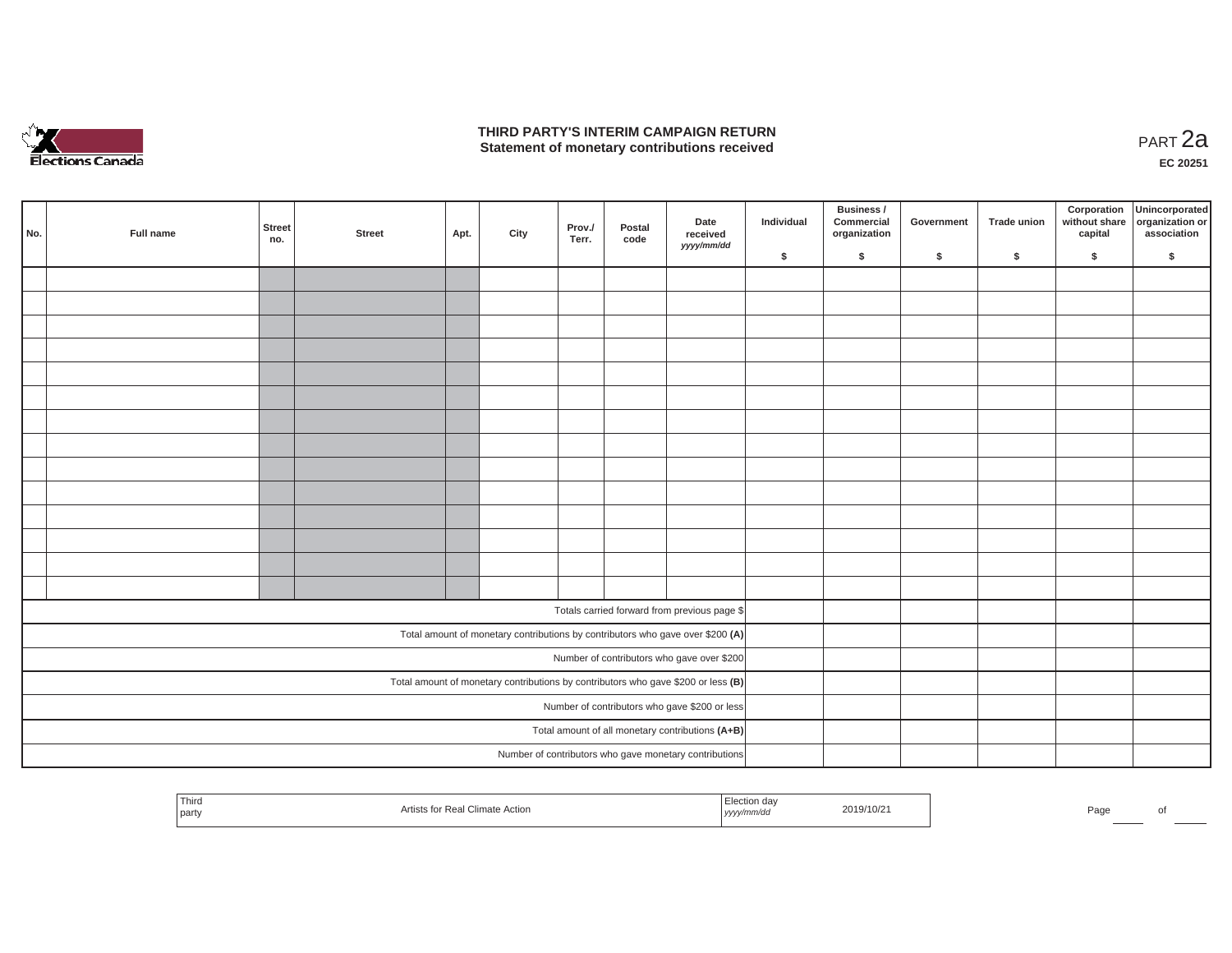

## **THIRD PARTY'S INTERIM CAMPAIGN RETURN**  THIRD PARTY'S INTERIM CAMPAIGN RETURN<br>Statement of non-monetary contributions received<br>**PART 2**b

| No.            | Full name            | <b>Street</b><br>no. | <b>Street</b> | Apt. | City                                                                                  | Prov./<br>Terr. | Postal<br>code | Date<br>received<br>yyyy/mm/dd                       | Individual | Business /<br>Commercial<br>organization | Government | <b>Trade union</b> | Corporation<br>without share<br>capital | Unincorporated<br>organization or<br>association |
|----------------|----------------------|----------------------|---------------|------|---------------------------------------------------------------------------------------|-----------------|----------------|------------------------------------------------------|------------|------------------------------------------|------------|--------------------|-----------------------------------------|--------------------------------------------------|
|                |                      |                      |               |      |                                                                                       |                 |                |                                                      | \$         | \$                                       | \$         | \$                 | \$                                      | \$                                               |
|                | Chemika Bennet Heath |                      |               |      | Toronto                                                                               | ON              | M4L 2Y9        | 2019/09/22                                           | 380.50     |                                          |            |                    |                                         |                                                  |
|                | 2 Cynthia Dale       |                      |               |      | Stratford                                                                             | ON              | <b>N5A 5G3</b> | 2019/09/22                                           | 380.50     |                                          |            |                    |                                         |                                                  |
|                | 3 Atom Egoyan        |                      |               |      | Toronto                                                                               | ON              | <b>M5V 1C5</b> | 2019/09/22                                           | 380.50     |                                          |            |                    |                                         |                                                  |
|                | 4 Allana Harkin      |                      |               |      | Toronto                                                                               | ON              | M5A 1T4        | 2019/09/22                                           | 380.50     |                                          |            |                    |                                         |                                                  |
| 5 <sup>5</sup> | Cathy Jones          |                      |               |      | Toronto                                                                               | ON              | M6K 3J1        | 2019/09/22                                           | 380.50     |                                          |            |                    |                                         |                                                  |
|                | 6 Dan Mangan         |                      |               |      | Vancouver                                                                             | BC              | <b>V6E 4G1</b> | 2019/09/22                                           | 380.50     |                                          |            |                    |                                         |                                                  |
| $7^{\circ}$    | Eric McCormack       |                      |               |      | <b>Miami</b>                                                                          |                 | 33132          | 2019/09/22                                           | 380.50     |                                          |            |                    |                                         |                                                  |
|                | 8 Bruce McCulloch    |                      |               |      | Toronto                                                                               | ON              | <b>M6R 2T7</b> | 2019/09/22                                           | 380.50     |                                          |            |                    |                                         |                                                  |
|                | 9 Amy Milan          |                      |               |      | Montreal                                                                              | QC              | <b>H2J 3C2</b> | 2019/09/22                                           | 380.50     |                                          |            |                    |                                         |                                                  |
|                | 10 David Suzuki      |                      |               |      | Toronto                                                                               | ON              | M5T 1X4        | 2019/09/22                                           | 380.50     |                                          |            |                    |                                         |                                                  |
|                | 11 Carolyn Taylor    |                      |               |      | Toronto                                                                               | ON              | M6K 3P1        | 2019/09/22                                           | 380.50     |                                          |            |                    |                                         |                                                  |
|                | 12 Andrew Whiteman   |                      |               |      | New York                                                                              |                 | 10016          | 2019/09/22                                           | 380.50     |                                          |            |                    |                                         |                                                  |
|                | 13 Donovan Woods     |                      |               |      | Toronto                                                                               | ON              | M6P 2O9        | 2019/09/22                                           | 380.50     |                                          |            |                    |                                         |                                                  |
|                | 14 Alex Granger      |                      |               |      |                                                                                       |                 |                | 2019/09/22                                           | 588.40     |                                          |            |                    |                                         |                                                  |
|                |                      |                      |               |      |                                                                                       |                 |                | Totals carried forward from previous page \$         |            |                                          |            |                    |                                         |                                                  |
|                |                      |                      |               |      | Total amount of non-monetary contributions by contributors who gave over \$200 (A)    |                 |                |                                                      |            |                                          |            |                    |                                         |                                                  |
|                |                      |                      |               |      |                                                                                       |                 |                | Number of contributors who gave over \$200           |            |                                          |            |                    |                                         |                                                  |
|                |                      |                      |               |      | Total amount of non-monetary contributions by contributors who gave \$200 or less (B) |                 |                |                                                      |            |                                          |            |                    |                                         |                                                  |
|                |                      |                      |               |      |                                                                                       |                 |                | Number of contributors who gave \$200 or less        |            |                                          |            |                    |                                         |                                                  |
|                |                      |                      |               |      |                                                                                       |                 |                | Total amount of all non-monetary contributions (A+B) |            |                                          |            |                    |                                         |                                                  |
|                |                      |                      |               |      | Number of contributors who gave non-monetary contributions                            |                 |                |                                                      |            |                                          |            |                    |                                         |                                                  |

| Third<br>:lection<br>2019/10/21<br>$\Gamma$<br>l Climate Action<br>Re.<br>l partv<br>  yyyy/mm/dd | Paα∈ |
|---------------------------------------------------------------------------------------------------|------|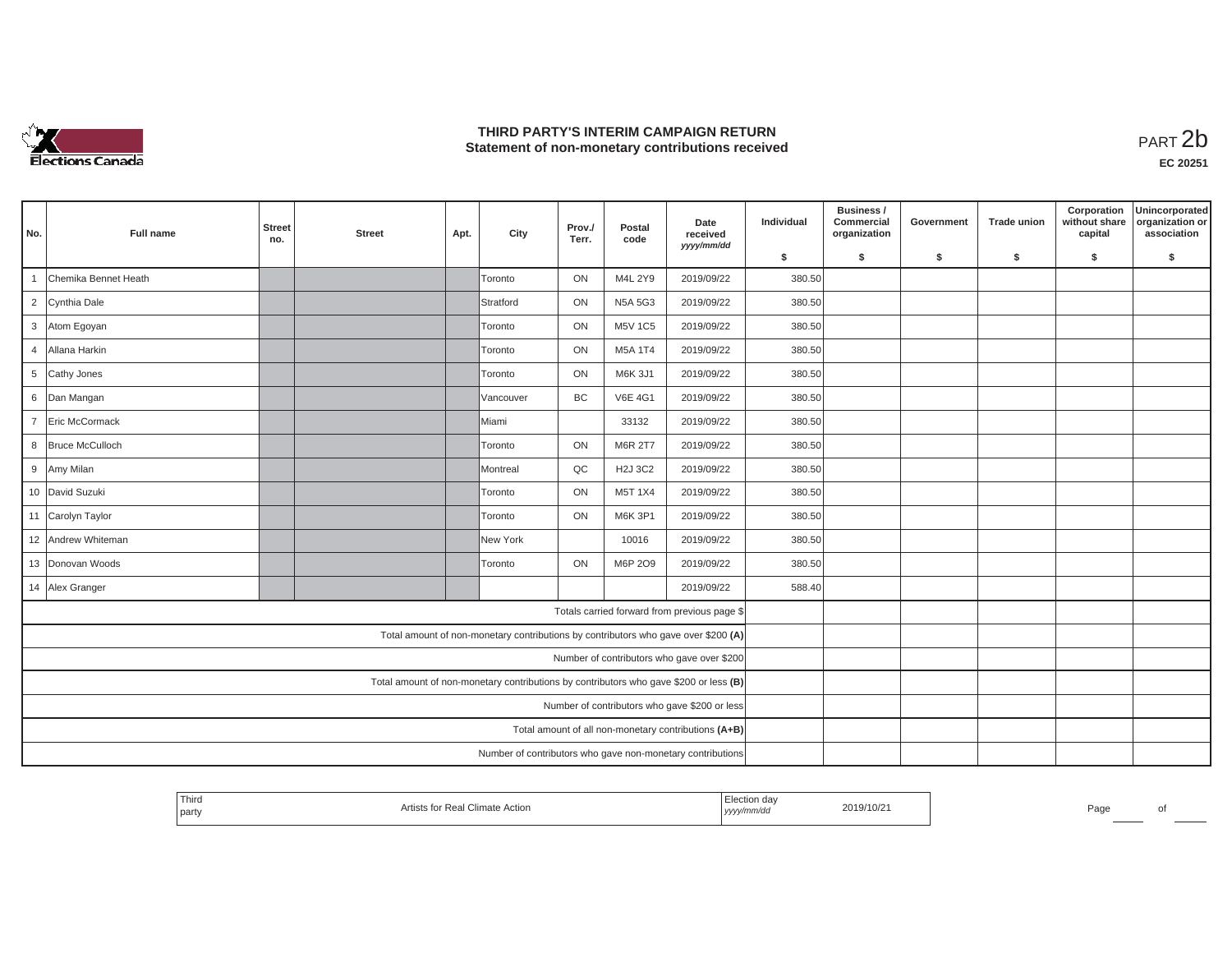

## **THIRD PARTY'S INTERIM CAMPAIGN RETURN**  THIRD PARTY'S INTERIM CAMPAIGN RETURN<br>Statement of non-monetary contributions received<br>**PART 2**b

| No. | Full name          | <b>Street</b><br>no. | <b>Street</b> | Apt. | City                                                                                  | Prov./<br>Terr. | Postal<br>code | Date<br>received<br>yyyy/mm/dd                       | Individual | Business /<br>Commercial<br>organization | Government | <b>Trade union</b> | Corporation<br>without share<br>capital | Unincorporated<br>organization or<br>association |
|-----|--------------------|----------------------|---------------|------|---------------------------------------------------------------------------------------|-----------------|----------------|------------------------------------------------------|------------|------------------------------------------|------------|--------------------|-----------------------------------------|--------------------------------------------------|
|     |                    |                      |               |      |                                                                                       |                 |                |                                                      | \$         | \$                                       | \$         | \$                 | \$                                      | \$                                               |
|     | 15 Andrea Martin   |                      |               |      | Toronto                                                                               | ON              | M5A 1T4        | 2019/09/22                                           | 761.00     |                                          |            |                    |                                         |                                                  |
|     | 16 Eric Peterson   |                      |               |      | Toronto                                                                               | ON              | M6J 1P9        | 2019/09/22                                           | 761.00     |                                          |            |                    |                                         |                                                  |
|     | 17 Ben Raynor      |                      |               |      |                                                                                       |                 |                | 2019/09/22                                           | 1,000.00   |                                          |            |                    |                                         |                                                  |
|     | 18 Chris Godin     |                      |               |      | Washago                                                                               | ON              | <b>L0K 2B0</b> | 2019/09/22                                           | 2,400.00   |                                          |            |                    |                                         |                                                  |
|     | 19 Darrell Wonge   |                      |               |      | Mississauga                                                                           | ON              | L5B 4M1        | 2019/09/22                                           | 2,625.00   |                                          |            |                    |                                         |                                                  |
|     | 20 Anna Foo        |                      |               |      |                                                                                       |                 |                | 2019/09/22                                           | 6,000.00   |                                          |            |                    |                                         |                                                  |
|     | 21 Emily Nixon     |                      |               |      | Toronto                                                                               | ON              | M5R 2Z1        | 2019/09/22                                           | 6,000.00   |                                          |            |                    |                                         |                                                  |
|     | 22 Emma Pollard    |                      |               |      | Vancouver                                                                             | BC              | <b>V6B 0G5</b> | 2019/09/22                                           | 6,000.00   |                                          |            |                    |                                         |                                                  |
|     | 23 Chala Hunter    |                      |               |      | Toronto                                                                               | ON              | M6H 3B6        | 2019/09/22                                           | 8,375.00   |                                          |            |                    |                                         |                                                  |
|     | 24 Fab Filippo     |                      |               |      | Toronto                                                                               | ON              | M5A 1J2        | 2019/09/22                                           | 10,000.00  |                                          |            |                    |                                         |                                                  |
|     | 25 Gee Mann        |                      |               |      | <b>Brampton</b>                                                                       | ON              | L6P 2T8        | 2019/09/22                                           | 10,500.00  |                                          |            |                    |                                         |                                                  |
|     | 26 Blake Hannahson |                      |               |      | Toronto                                                                               | ON              | M4J 1K4        | 2019/09/22                                           | 18,000.00  |                                          |            |                    |                                         |                                                  |
|     | 27 Gord Rand       |                      |               |      | Toronto                                                                               | ON              | M6J 1R5        | 2019/09/22                                           | 87,875.00  |                                          |            |                    |                                         |                                                  |
|     | 28 Astrolab        |                      |               |      | Toronto                                                                               | ON              | M4M 1E3        | 2019/09/22                                           |            | 3,025.00                                 |            |                    |                                         |                                                  |
|     |                    |                      |               |      |                                                                                       |                 |                | Totals carried forward from previous page \$         |            |                                          |            |                    |                                         |                                                  |
|     |                    |                      |               |      | Total amount of non-monetary contributions by contributors who gave over \$200 (A)    |                 |                |                                                      |            |                                          |            |                    |                                         |                                                  |
|     |                    |                      |               |      |                                                                                       |                 |                | Number of contributors who gave over \$200           |            |                                          |            |                    |                                         |                                                  |
|     |                    |                      |               |      | Total amount of non-monetary contributions by contributors who gave \$200 or less (B) |                 |                |                                                      |            |                                          |            |                    |                                         |                                                  |
|     |                    |                      |               |      |                                                                                       |                 |                | Number of contributors who gave \$200 or less        |            |                                          |            |                    |                                         |                                                  |
|     |                    |                      |               |      |                                                                                       |                 |                | Total amount of all non-monetary contributions (A+B) |            |                                          |            |                    |                                         |                                                  |
|     |                    |                      |               |      | Number of contributors who gave non-monetary contributions                            |                 |                |                                                      |            |                                          |            |                    |                                         |                                                  |

| Third                                  |                                 | ∟iection da∨ |           |      |  |
|----------------------------------------|---------------------------------|--------------|-----------|------|--|
| the control of the control of<br>party | Artists for Real Climate Action | yyyy/mm/aa   | 2019/10/2 | Page |  |
|                                        |                                 |              |           |      |  |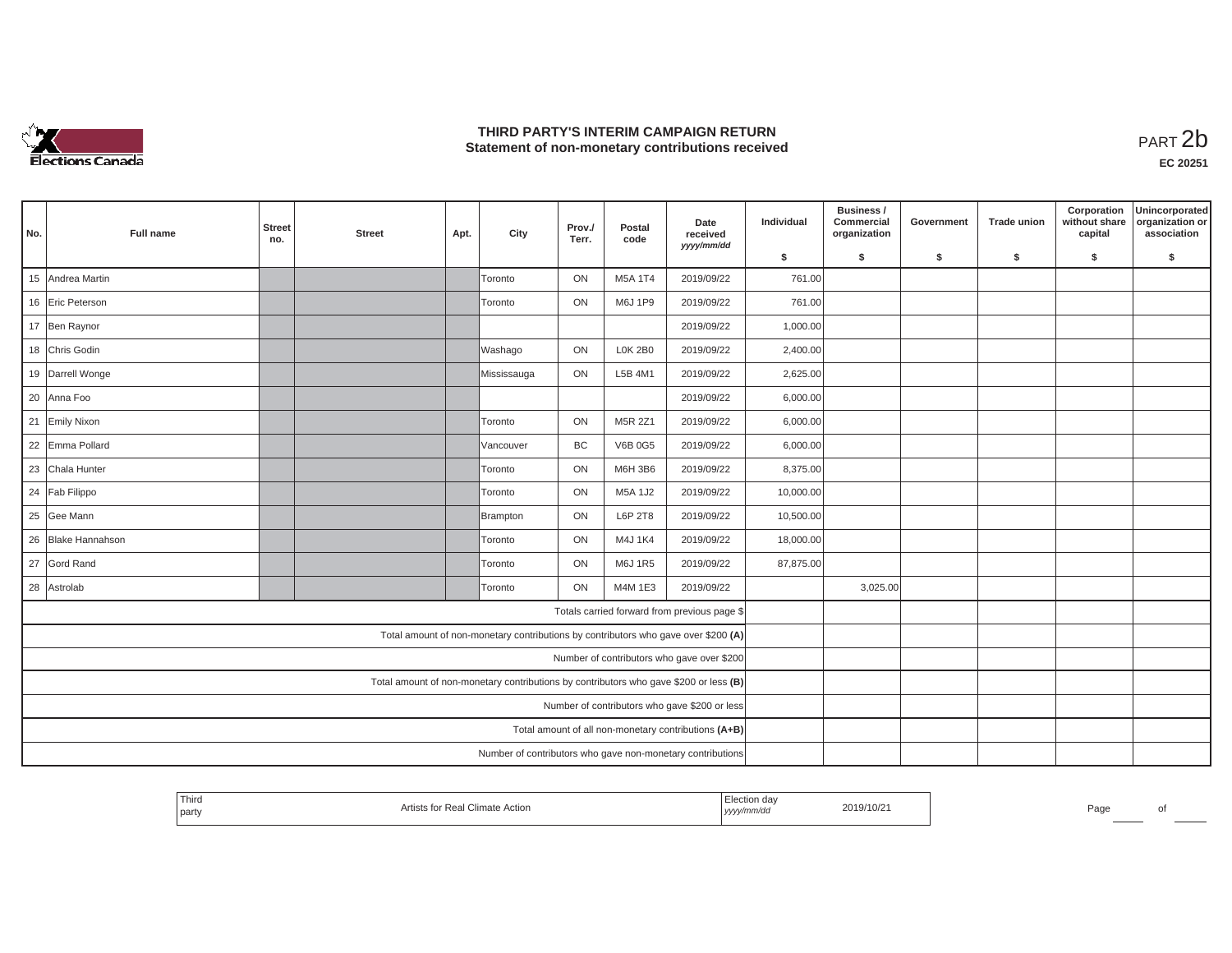

## **THIRD PARTY'S INTERIM CAMPAIGN RETURN**  THIRD PARTY'S INTERIM CAMPAIGN RETURN<br>Statement of non-monetary contributions received<br>**PART 2**b

| No. | Full name             | Street<br>no. | <b>Street</b> | Apt. | City    | Prov./<br>Terr. | Postal<br>code | Date<br>received                                                                      | Individual | Business /<br>Commercial<br>organization | Government | Trade union | Corporation<br>without share<br>capital | Unincorporated<br>organization or<br>association |
|-----|-----------------------|---------------|---------------|------|---------|-----------------|----------------|---------------------------------------------------------------------------------------|------------|------------------------------------------|------------|-------------|-----------------------------------------|--------------------------------------------------|
|     |                       |               |               |      |         |                 | yyyy/mm/dd     |                                                                                       | \$         | $\mathsf{s}$                             | \$         | \$          | \$                                      | \$                                               |
|     | 29 Centennial College |               |               |      | Toronto | ON              | M5A 2B7        | 2019/09/22                                                                            |            | 1,500.00                                 |            |             |                                         |                                                  |
|     |                       |               |               |      |         |                 |                |                                                                                       |            |                                          |            |             |                                         |                                                  |
|     |                       |               |               |      |         |                 |                |                                                                                       |            |                                          |            |             |                                         |                                                  |
|     |                       |               |               |      |         |                 |                |                                                                                       |            |                                          |            |             |                                         |                                                  |
|     |                       |               |               |      |         |                 |                |                                                                                       |            |                                          |            |             |                                         |                                                  |
|     |                       |               |               |      |         |                 |                |                                                                                       |            |                                          |            |             |                                         |                                                  |
|     |                       |               |               |      |         |                 |                |                                                                                       |            |                                          |            |             |                                         |                                                  |
|     |                       |               |               |      |         |                 |                |                                                                                       |            |                                          |            |             |                                         |                                                  |
|     |                       |               |               |      |         |                 |                |                                                                                       |            |                                          |            |             |                                         |                                                  |
|     |                       |               |               |      |         |                 |                |                                                                                       |            |                                          |            |             |                                         |                                                  |
|     |                       |               |               |      |         |                 |                |                                                                                       |            |                                          |            |             |                                         |                                                  |
|     |                       |               |               |      |         |                 |                |                                                                                       |            |                                          |            |             |                                         |                                                  |
|     |                       |               |               |      |         |                 |                |                                                                                       |            |                                          |            |             |                                         |                                                  |
|     |                       |               |               |      |         |                 |                |                                                                                       |            |                                          |            |             |                                         |                                                  |
|     |                       |               |               |      |         |                 |                | Totals carried forward from previous page \$                                          |            |                                          |            |             |                                         |                                                  |
|     |                       |               |               |      |         |                 |                | Total amount of non-monetary contributions by contributors who gave over \$200 (A)    | 165,831.90 | 4,525.00                                 |            |             |                                         |                                                  |
|     |                       |               |               |      |         |                 |                | Number of contributors who gave over \$200                                            | 27         | $\overline{2}$                           |            |             |                                         |                                                  |
|     |                       |               |               |      |         |                 |                | Total amount of non-monetary contributions by contributors who gave \$200 or less (B) |            |                                          |            |             |                                         |                                                  |
|     |                       |               |               |      |         |                 |                | Number of contributors who gave \$200 or less                                         |            |                                          |            |             |                                         |                                                  |
|     |                       |               |               |      |         |                 |                | Total amount of all non-monetary contributions (A+B)                                  | 165,831.90 | 4,525.00                                 |            |             |                                         |                                                  |
|     |                       |               |               |      |         |                 |                | Number of contributors who gave non-monetary contributions                            | 27         | $\mathcal{P}$                            |            |             |                                         |                                                  |

| Third<br>l partv | l Climate Action<br>Кe | ion da'<br>$ $ yyyy $\cdot$<br>,,,,,,,,,, | 2019/10/21 | Pagu |  |
|------------------|------------------------|-------------------------------------------|------------|------|--|
|                  |                        |                                           |            |      |  |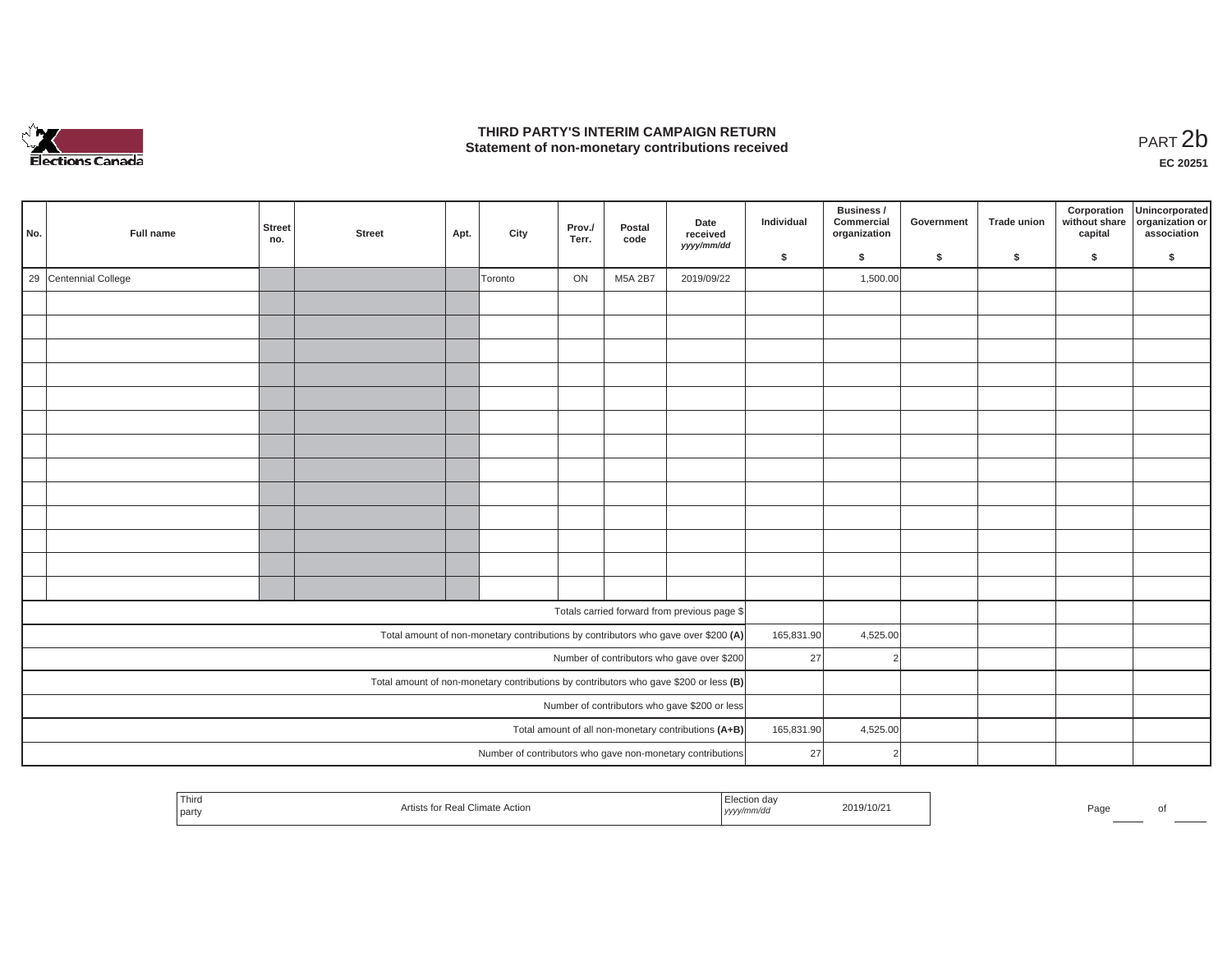

### **THIRD PARTY'S INTERIM CAMPAIGN RETURN**  RD PARTY'S INTERIM CAMPAIGN RETURN<br>Statement of operating loans received **PART 2c**

| No. | Full name | Street<br>no. | <b>Street</b> | Apt. | City | Prov./<br>Terr. | Postal<br>code | Date<br>received<br>yyyy/mm/dd                                    | Individual | Business /<br>Commercial<br>organization | Government | Trade union | Corporation<br>capital | Unincorporated<br>without share organization or<br>association |
|-----|-----------|---------------|---------------|------|------|-----------------|----------------|-------------------------------------------------------------------|------------|------------------------------------------|------------|-------------|------------------------|----------------------------------------------------------------|
|     |           |               |               |      |      |                 |                |                                                                   | \$         | $\mathsf{s}$                             | \$         | \$          | \$                     | \$                                                             |
|     |           |               |               |      |      |                 |                |                                                                   |            |                                          |            |             |                        |                                                                |
|     |           |               |               |      |      |                 |                |                                                                   |            |                                          |            |             |                        |                                                                |
|     |           |               |               |      |      |                 |                |                                                                   |            |                                          |            |             |                        |                                                                |
|     |           |               |               |      |      |                 |                |                                                                   |            |                                          |            |             |                        |                                                                |
|     |           |               |               |      |      |                 |                |                                                                   |            |                                          |            |             |                        |                                                                |
|     |           |               |               |      |      |                 |                |                                                                   |            |                                          |            |             |                        |                                                                |
|     |           |               |               |      |      |                 |                |                                                                   |            |                                          |            |             |                        |                                                                |
|     |           |               |               |      |      |                 |                |                                                                   |            |                                          |            |             |                        |                                                                |
|     |           |               |               |      |      |                 |                |                                                                   |            |                                          |            |             |                        |                                                                |
|     |           |               |               |      |      |                 |                |                                                                   |            |                                          |            |             |                        |                                                                |
|     |           |               |               |      |      |                 |                |                                                                   |            |                                          |            |             |                        |                                                                |
|     |           |               |               |      |      |                 |                |                                                                   |            |                                          |            |             |                        |                                                                |
|     |           |               |               |      |      |                 |                |                                                                   |            |                                          |            |             |                        |                                                                |
|     |           |               |               |      |      |                 |                |                                                                   |            |                                          |            |             |                        |                                                                |
|     |           |               |               |      |      |                 |                | Totals carried forward from previous page \$                      |            |                                          |            |             |                        |                                                                |
|     |           |               |               |      |      |                 |                | Total amount of loans by lenders who provided over \$200 (A)      |            |                                          |            |             |                        |                                                                |
|     |           |               |               |      |      |                 |                | Number of lenders who provided over \$200                         |            |                                          |            |             |                        |                                                                |
|     |           |               |               |      |      |                 |                | Total amount of loans by lenders who provided \$200 or less $(B)$ |            |                                          |            |             |                        |                                                                |
|     |           |               |               |      |      |                 |                | Number of lenders who provided \$200 or less                      |            |                                          |            |             |                        |                                                                |
|     |           |               |               |      |      |                 |                | Total amount of all loans (A+B)                                   |            |                                          |            |             |                        |                                                                |
|     |           |               |               |      |      |                 |                | Number of all lenders who provided loans                          |            |                                          |            |             |                        |                                                                |

| ' Third<br><sup>t</sup> party | ĸe.<br>ACTIOP<br>. <del>. .</del> | was indirections.<br>""mm/uu<br>$1$ yyyy $\prime$ | 2019/10/2 | Page |  |
|-------------------------------|-----------------------------------|---------------------------------------------------|-----------|------|--|
|                               |                                   |                                                   |           |      |  |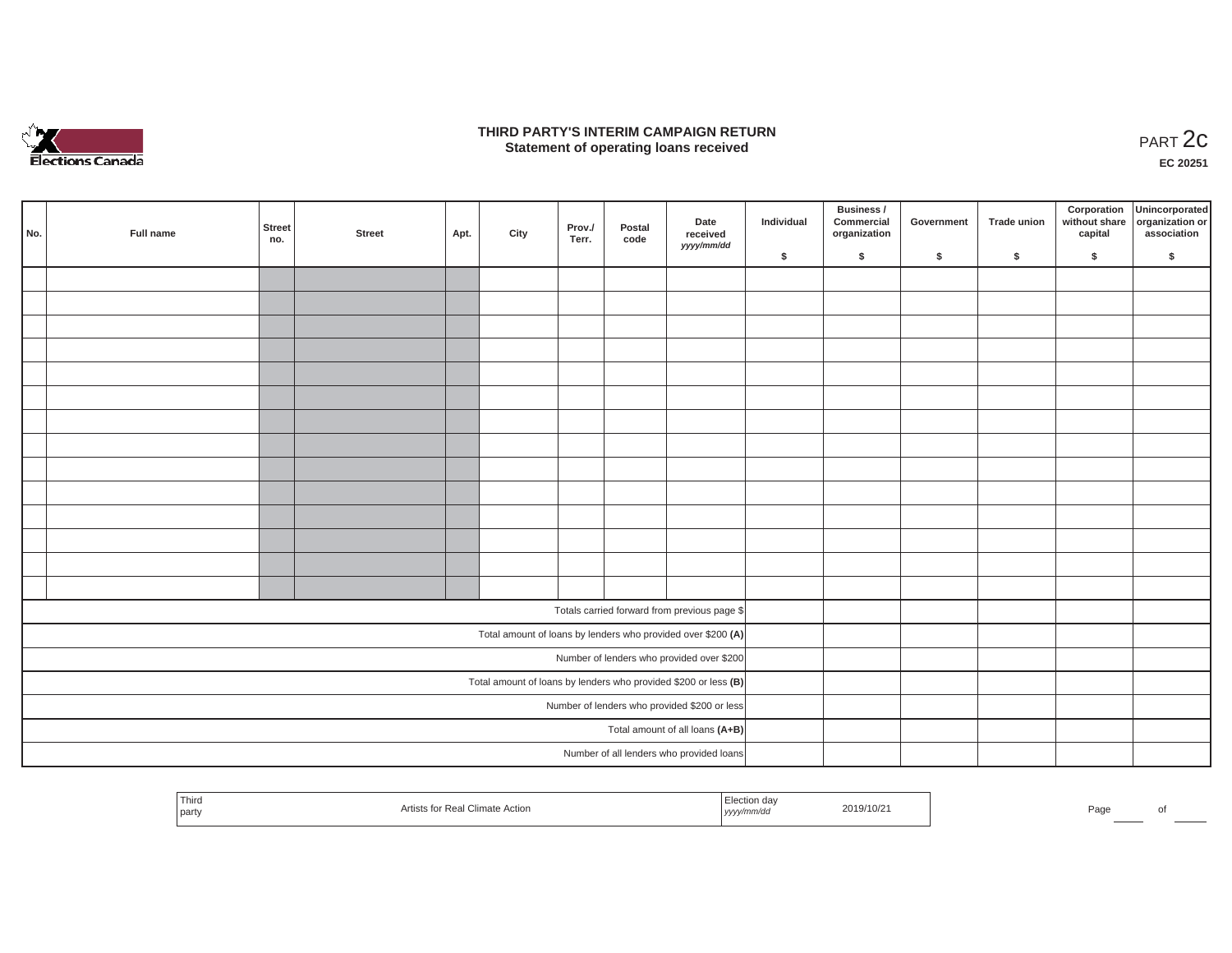

## **THIRD PARTY'S INTERIM CAMPAIGN RETURN SUMMARY STATE SUMMARY OF A SUMMARY OF A SUMMARY OF A SUMMARY OF A SUMMARY OF A SUMMARY OF A SUMMARY OF A SUMMA**<br> **Summary of inflows**

| No.   | Type of contributor / lender                    | <b>Monetary</b><br>contributions<br>(Part 2a)<br>\$ | Non-monetary<br>contributions<br>(Part 2b)<br>\$ | Loans<br>(Part 2c)<br>\$ | <b>Total</b><br>\$ | Number of<br>contributors and<br>lenders |
|-------|-------------------------------------------------|-----------------------------------------------------|--------------------------------------------------|--------------------------|--------------------|------------------------------------------|
| 1.    | Individuals                                     |                                                     | 165,831.90                                       |                          |                    | 27                                       |
|       | 2. Businesses / Commercial organizations        |                                                     | 4,525.00                                         |                          |                    | $\mathcal{P}$                            |
|       | 3. Governments                                  |                                                     |                                                  |                          |                    |                                          |
| 4.    | Trade unions                                    |                                                     |                                                  |                          |                    |                                          |
|       | 5. Corporations without share capital           |                                                     |                                                  |                          |                    |                                          |
|       | 6. Unincorporated organizations or associations |                                                     |                                                  |                          |                    |                                          |
| 7.    | Total (items 1 to 6)                            |                                                     | 170,356.90                                       |                          |                    | 29                                       |
| Total |                                                 |                                                     |                                                  |                          |                    |                                          |
|       | 8. Amount of third party's resources used       |                                                     |                                                  |                          |                    |                                          |
|       | 9. Grand total (items $7$ and $8$ )             |                                                     | 170,356.90                                       |                          |                    | 29                                       |

| Third<br>party | Artists for Real Climate Action | Election day<br>yyyy/mm/dd | 2019/10/21 |
|----------------|---------------------------------|----------------------------|------------|
|----------------|---------------------------------|----------------------------|------------|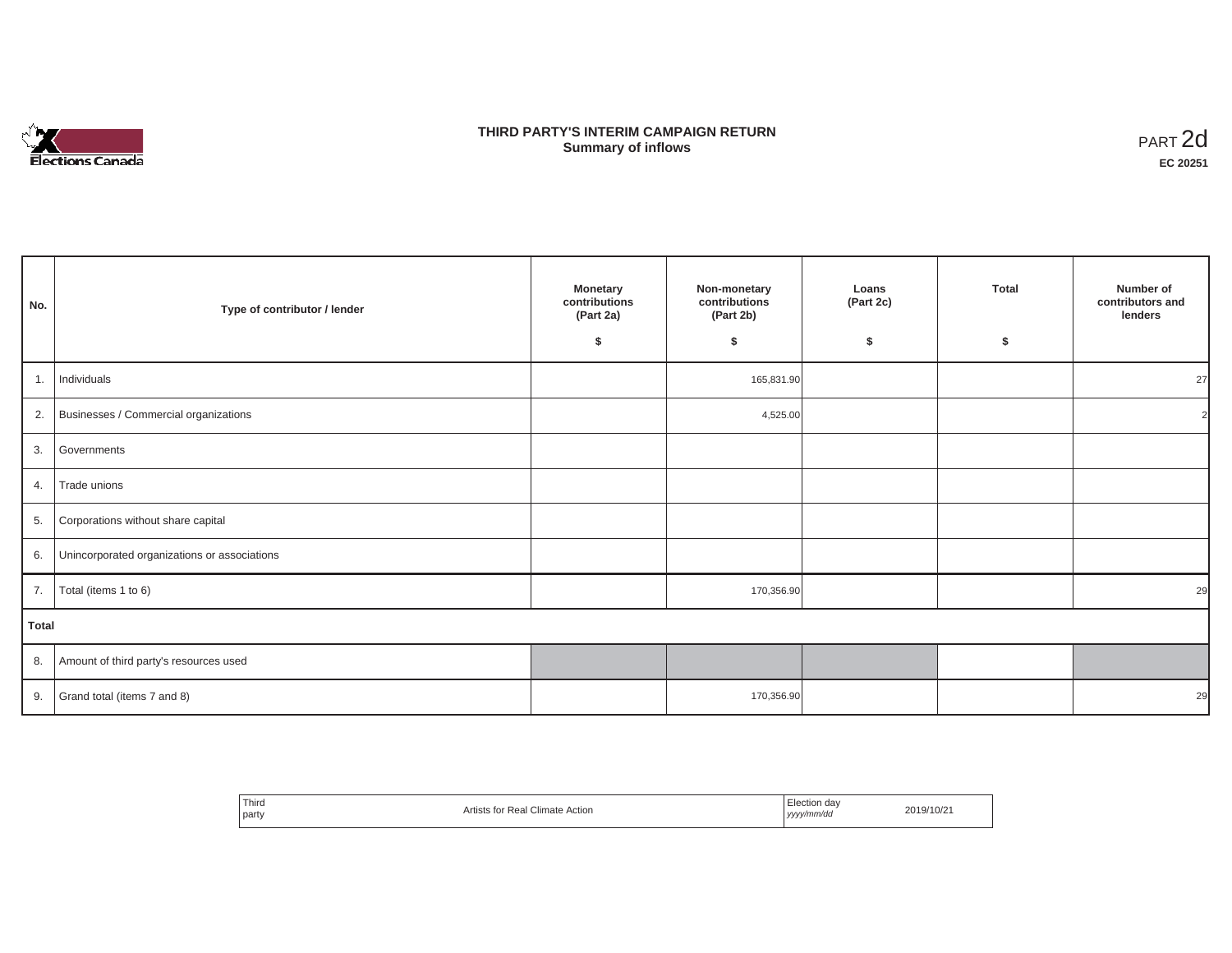

# **THIRD PARTY'S INTERIM CAMPAIGN RETURN Statement of expenses incurred for regulated activities that take place during the pre-election period**  *(Only applicable to a fixed-date general election)*

<code>PART $3$ a</code> **EC 20251**

For a list of expense types, expense categories and expense subcategories, refer to Annex II in the Instructions.

| No. | Date<br>incurred<br>yyyy/mm/dd | <b>ED Code</b><br>(if applicable) | Supplier | <b>Expense type</b> | Expense<br>category | Expense<br>subcategory | <b>Starting date</b><br>of activity, $\begin{vmatrix} 1 & 1 \\ 0 & 0 \end{vmatrix}$ of activity,<br>or survey<br>yyyy/mm/dd | <b>Ending date</b><br>or survey<br>yyyy/mm/dd | Place of activity or<br>advertisement        | <b>Expense amount</b><br>$\sqrt[6]{\frac{1}{2}}$ |
|-----|--------------------------------|-----------------------------------|----------|---------------------|---------------------|------------------------|-----------------------------------------------------------------------------------------------------------------------------|-----------------------------------------------|----------------------------------------------|--------------------------------------------------|
|     |                                |                                   |          |                     |                     |                        |                                                                                                                             |                                               |                                              |                                                  |
|     |                                |                                   |          |                     |                     |                        |                                                                                                                             |                                               |                                              |                                                  |
|     |                                |                                   |          |                     |                     |                        |                                                                                                                             |                                               |                                              |                                                  |
|     |                                |                                   |          |                     |                     |                        |                                                                                                                             |                                               |                                              |                                                  |
|     |                                |                                   |          |                     |                     |                        |                                                                                                                             |                                               |                                              |                                                  |
|     |                                |                                   |          |                     |                     |                        |                                                                                                                             |                                               |                                              |                                                  |
|     |                                |                                   |          |                     |                     |                        |                                                                                                                             |                                               |                                              |                                                  |
|     |                                |                                   |          |                     |                     |                        |                                                                                                                             |                                               |                                              |                                                  |
|     |                                |                                   |          |                     |                     |                        |                                                                                                                             |                                               |                                              |                                                  |
|     |                                |                                   |          |                     |                     |                        |                                                                                                                             |                                               |                                              |                                                  |
|     |                                |                                   |          |                     |                     |                        |                                                                                                                             |                                               |                                              |                                                  |
|     |                                |                                   |          |                     |                     |                        |                                                                                                                             |                                               |                                              |                                                  |
|     |                                |                                   |          |                     |                     |                        |                                                                                                                             |                                               |                                              |                                                  |
|     |                                |                                   |          |                     |                     |                        |                                                                                                                             |                                               |                                              |                                                  |
|     |                                |                                   |          |                     |                     |                        |                                                                                                                             |                                               |                                              |                                                  |
|     |                                |                                   |          |                     |                     |                        |                                                                                                                             |                                               |                                              |                                                  |
|     |                                |                                   |          |                     |                     |                        |                                                                                                                             |                                               |                                              |                                                  |
|     |                                |                                   |          |                     |                     |                        |                                                                                                                             |                                               | Totals carried forward from previous page \$ |                                                  |
|     |                                |                                   |          |                     |                     |                        |                                                                                                                             |                                               | Total \$                                     |                                                  |

| Third<br>' dal<br>2019/10/21<br>$\sim$<br>Climate Action<br>ALUSE.<br>part<br>  yyyy/mm/aa | Page |  |
|--------------------------------------------------------------------------------------------|------|--|
|--------------------------------------------------------------------------------------------|------|--|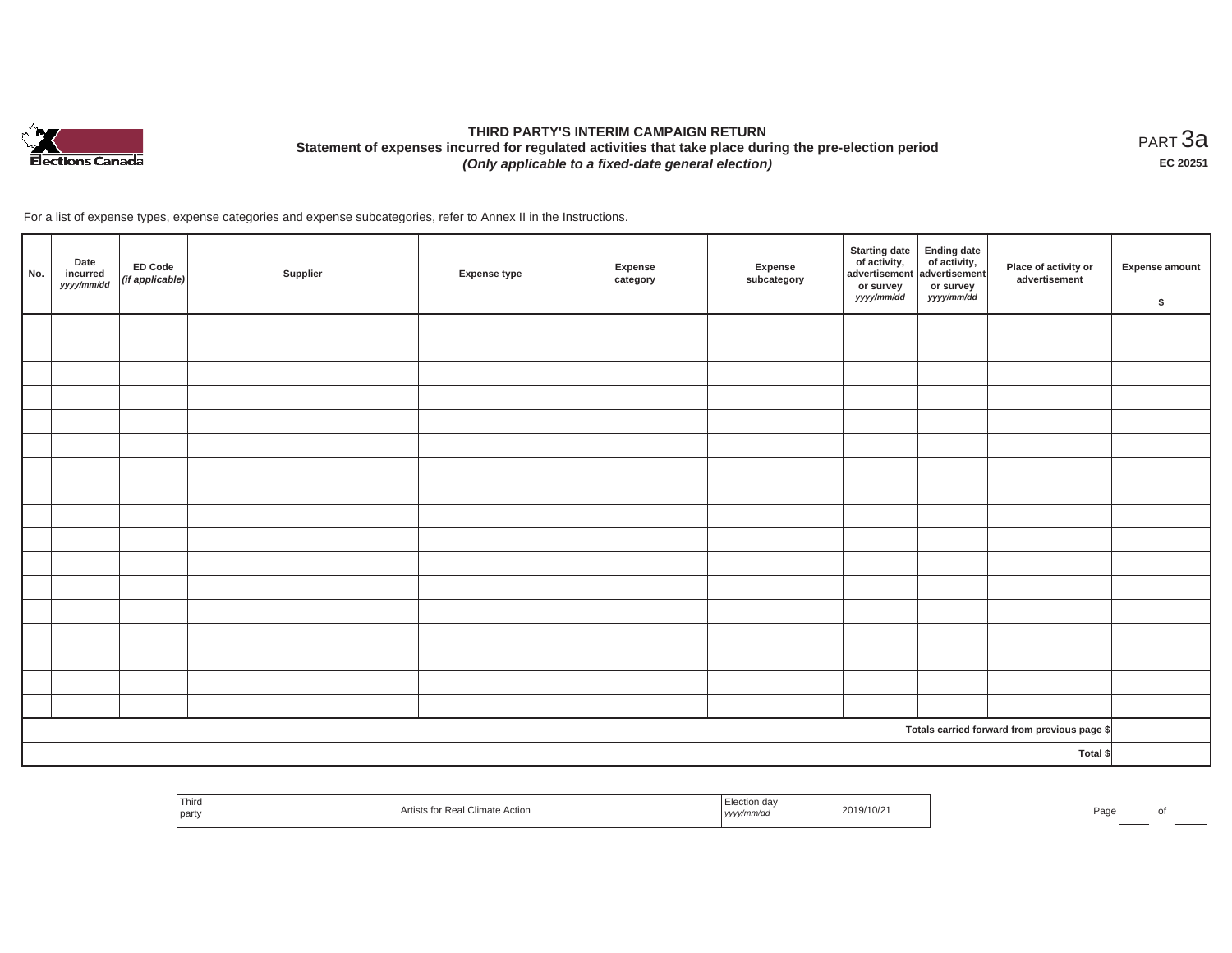

## **THIRD PARTY'S INTERIM CAMPAIGN RETURN Statement of expenses incurred for regulated activities that take place during the election period**<br>РАRТ  $3\mathrm{b}$

**EC 20251**

For a list of expense types, expense categories and expense subcategories, refer to Annex II in the Instructions.

| No.            | Date<br>incurred<br>yyyy/mm/dd | <b>ED Code</b><br>(if applicable) | Supplier               | <b>Expense type</b> | Expense<br>category | <b>Expense</b><br>subcategory | <b>Starting date</b><br>of activity,<br>advertisement<br>or survey<br>yyyy/mm/dd | <b>Ending date</b><br>of activity,<br>advertisement<br>or survey<br>yyyy/mm/dd | Place of activity or<br>advertisement        | <b>Expense amount</b><br>\$ |
|----------------|--------------------------------|-----------------------------------|------------------------|---------------------|---------------------|-------------------------------|----------------------------------------------------------------------------------|--------------------------------------------------------------------------------|----------------------------------------------|-----------------------------|
|                | 2019/09/22                     |                                   | Chemika Bennett Heath  | Partisan Activity   | Advertising         | Production                    | 2019/09/22                                                                       | 2019/09/22                                                                     | Toronto                                      | 380.50                      |
| 2              | 2019/09/22                     |                                   | Cynthia Dale           | Partisan Activity   | Advertising         | Production                    | 2019/09/22                                                                       | 2019/09/22                                                                     | Toronto                                      | 380.50                      |
| 3              | 2019/09/22                     |                                   | Atom Egoyan            | Partisan Activity   | Advertising         | Production                    | 2019/09/22                                                                       | 2019/09/22                                                                     | Toronto                                      | 380.50                      |
| $\overline{4}$ | 2019/09/22                     |                                   | Allana Harkin          | Partisan Activity   | Advertising         | Production                    | 2019/09/22                                                                       | 2019/09/22                                                                     | <b>Foronto</b>                               | 380.50                      |
| 5              | 2019/09/22                     |                                   | Cathy Jones            | Partisan Activity   | Advertising         | Production                    | 2019/09/22                                                                       | 2019/09/22                                                                     | Toronto                                      | 380.50                      |
| 6              | 2019/09/22                     |                                   | Dan Mangan             | Partisan Activity   | Advertising         | Production                    | 2019/09/22                                                                       | 2019/09/22                                                                     | Toronto                                      | 380.50                      |
| $\overline{7}$ | 2019/09/22                     |                                   | Eric McCormack         | Partisan Activity   | Advertising         | Production                    | 2019/09/22                                                                       | 2019/09/22                                                                     | Toronto                                      | 380.50                      |
| 8              | 2019/09/22                     |                                   | <b>Bruce McCulloch</b> | Partisan Activity   | Advertising         | Production                    | 2019/09/22                                                                       | 2019/09/22                                                                     | Toronto                                      | 380.50                      |
| 9              | 2019/09/22                     |                                   | Amy Milan              | Partisan Activity   | Advertising         | Production                    | 2019/09/22                                                                       | 2019/09/22                                                                     | Toronto                                      | 380.50                      |
| 10             | 2019/09/22                     |                                   | David Suzuki           | Partisan Activity   | Advertising         | Production                    | 2019/09/22                                                                       | 2019/09/22                                                                     | Toronto                                      | 380.50                      |
| 11             | 2019/09/22                     |                                   | Carolyn Taylor         | Partisan Activity   | Advertising         | Production                    | 2019/09/22                                                                       | 2019/09/22                                                                     | Toronto                                      | 380.50                      |
| 12             | 2019/09/22                     |                                   | Andrew Whiteman        | Partisan Activity   | Advertising         | Production                    | 2019/09/22                                                                       | 2019/09/22                                                                     | Toronto                                      | 380.50                      |
| 13             | 2019/09/22                     |                                   | Donovan Woods          | Partisan Activity   | Advertising         | Production                    | 2019/09/22                                                                       | 2019/09/22                                                                     | Toronto                                      | 380.50                      |
| 14             | 2019/09/22                     |                                   | Alex Granger           | Partisan Activity   | Advertising         | Production                    | 2019/09/22                                                                       | 2019/09/22                                                                     | Toronto                                      | 588.40                      |
| 15             | 2019/09/22                     |                                   | Andrea Martin          | Partisan Activity   | Advertising         | Production                    | 2019/09/22                                                                       | 2019/09/22                                                                     | <b>Foronto</b>                               | 761.00                      |
| 16             | 2019/09/22                     |                                   | Eric Peterson          | Partisan Activity   | Advertising         | Production                    | 2019/09/22                                                                       | 2019/09/22                                                                     | Toronto                                      | 761.00                      |
| 17             | 2019/09/22                     |                                   | Ben Raynor             | Partisan Activity   | Advertising         | Production                    | 2019/09/22                                                                       | 2019/09/22                                                                     | Toronto                                      | 1,000.00                    |
|                |                                |                                   |                        |                     |                     |                               |                                                                                  |                                                                                | Totals carried forward from previous page \$ |                             |
|                |                                |                                   |                        |                     |                     |                               |                                                                                  |                                                                                | Total \$                                     |                             |

| Third<br>party | Nimate Action <sup>1</sup> | 2019/10/2<br>чини.<br>,,,, | Pagu |
|----------------|----------------------------|----------------------------|------|
|----------------|----------------------------|----------------------------|------|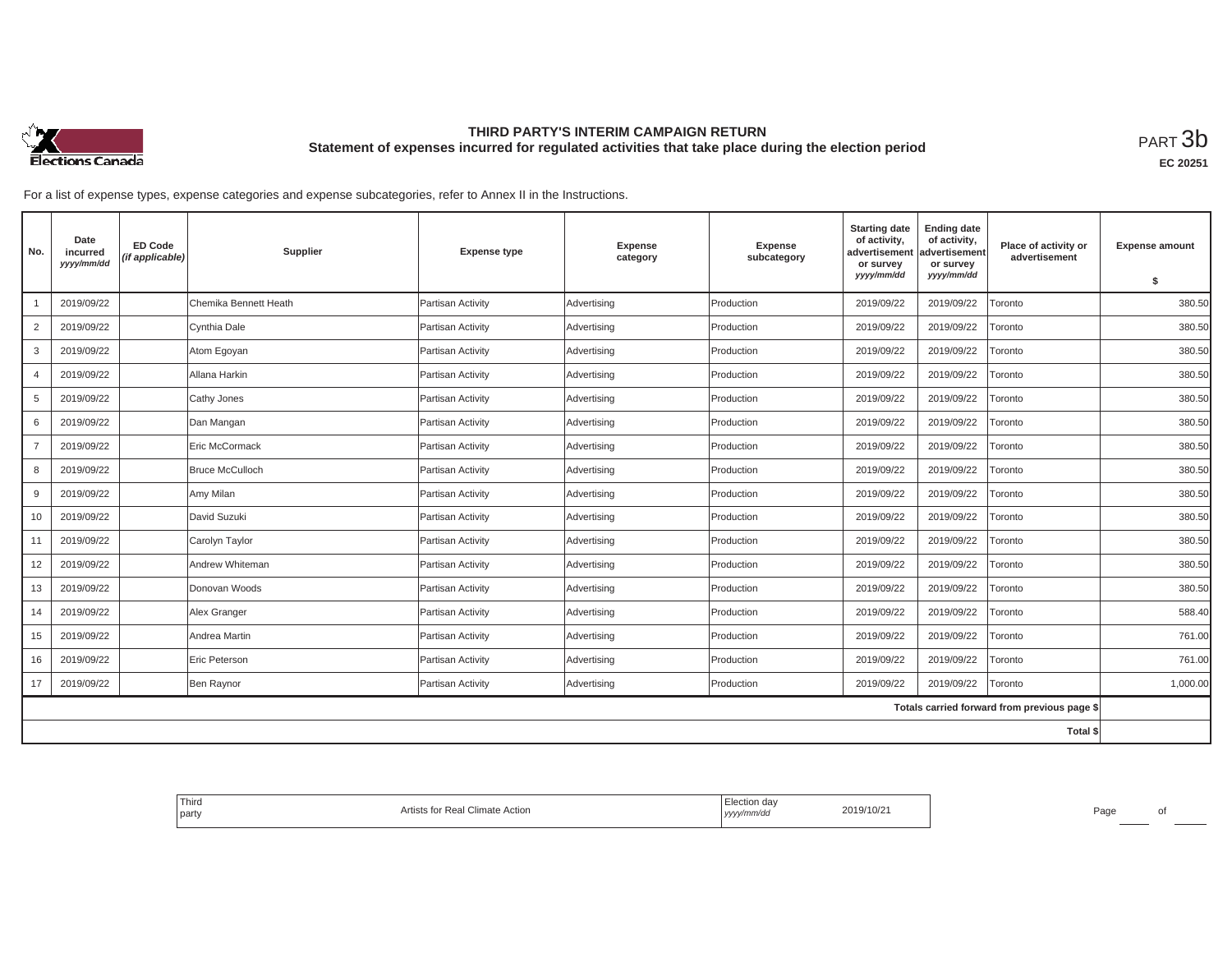

## **THIRD PARTY'S INTERIM CAMPAIGN RETURN Statement of expenses incurred for regulated activities that take place during the election period**<br>РАRТ  $3\mathrm{b}$

**EC 20251**

For a list of expense types, expense categories and expense subcategories, refer to Annex II in the Instructions.

| No. | Date<br>incurred<br>yyyy/mm/dd | <b>ED Code</b><br>(if applicable) | Supplier               | <b>Expense type</b> | Expense<br>category | Expense<br>subcategory | <b>Starting date</b><br>of activity,<br>advertisement<br>or survey<br>yyyy/mm/dd | <b>Ending date</b><br>of activity,<br>advertisement<br>or survey<br>yyyy/mm/dd | Place of activity or<br>advertisement        | <b>Expense amount</b><br>\$ |
|-----|--------------------------------|-----------------------------------|------------------------|---------------------|---------------------|------------------------|----------------------------------------------------------------------------------|--------------------------------------------------------------------------------|----------------------------------------------|-----------------------------|
| 18  | 2019/09/22                     |                                   | Chris Godin            | Partisan Activity   | Advertising         | Production             | 2019/09/22                                                                       | 2019/09/22                                                                     | Toronto                                      | 2,400.00                    |
|     |                                |                                   |                        |                     |                     |                        |                                                                                  |                                                                                |                                              |                             |
| 19  | 2019/09/22                     |                                   | Darrell Wonge          | Partisan Activity   | Advertising         | Production             | 2019/09/22                                                                       | 2019/09/22                                                                     | Toronto                                      | 2,625.00                    |
| 20  | 2019/09/22                     |                                   | Anna Foo               | Partisan Activity   | Advertising         | Production             | 2019/09/22                                                                       | 2019/09/22                                                                     | Toronto                                      | 6,000.00                    |
| 21  | 2019/09/22                     |                                   | <b>Emily Nixon</b>     | Partisan Activity   | Advertising         | Production             | 2019/09/22                                                                       | 2019/09/22                                                                     | Toronto                                      | 6,000.00                    |
| 22  | 2019/09/22                     |                                   | Emma Pollard           | Partisan Activity   | Advertising         | Production             | 2019/09/22                                                                       | 2019/09/22                                                                     | Toronto                                      | 6,000.00                    |
| 23  | 2019/09/22                     |                                   | Chala Hunter           | Partisan Activity   | Advertising         | Production             | 2019/09/22                                                                       | 2019/09/22                                                                     | Toronto                                      | 8,375.00                    |
| 24  | 2019/09/22                     |                                   | Fab Filippo            | Partisan Activity   | Advertising         | Production             | 2019/09/22                                                                       | 2019/09/22                                                                     | Toronto                                      | 10,000.00                   |
| 25  | 2019/09/22                     |                                   | Gee Mann               | Partisan Activity   | Advertising         | Production             | 2019/09/22                                                                       | 2019/09/22                                                                     | Toronto                                      | 10,500.00                   |
| 26  | 2019/09/22                     |                                   | <b>Blake Hannahson</b> | Partisan Activity   | Advertising         | Production             | 2019/09/22                                                                       | 2019/09/22                                                                     | Toronto                                      | 18,000.00                   |
| 27  | 2019/09/22                     |                                   | Gord Rand              | Partisan Activity   | Advertising         | Production             | 2019/09/22                                                                       | 2019/09/22                                                                     | Toronto                                      | 87,875.00                   |
| 28  | 2019/09/22                     |                                   | Astrolab               | Partisan Activity   | Advertising         | Production             | 2019/09/22                                                                       | 2019/09/22                                                                     | Toronto                                      | 3,025.00                    |
| 29  | 2019/09/22                     |                                   | Centennial College     | Partisan Activity   | Advertising         | Production             | 2019/09/22                                                                       | 2019/09/22                                                                     | Toronto                                      | 1,500.00                    |
|     |                                |                                   |                        |                     |                     |                        |                                                                                  |                                                                                |                                              |                             |
|     |                                |                                   |                        |                     |                     |                        |                                                                                  |                                                                                |                                              |                             |
|     |                                |                                   |                        |                     |                     |                        |                                                                                  |                                                                                |                                              |                             |
|     |                                |                                   |                        |                     |                     |                        |                                                                                  |                                                                                |                                              |                             |
|     |                                |                                   |                        |                     |                     |                        |                                                                                  |                                                                                |                                              |                             |
|     |                                |                                   |                        |                     |                     |                        |                                                                                  |                                                                                | Totals carried forward from previous page \$ |                             |
|     |                                |                                   |                        |                     |                     |                        |                                                                                  |                                                                                | Total \$                                     | 170,356.90                  |

| Third<br>' party | l Climate Action<br>ĸe. | tion dav:<br>2019/10/2<br>, yyyy/mm/aa | Pagu |
|------------------|-------------------------|----------------------------------------|------|
|------------------|-------------------------|----------------------------------------|------|